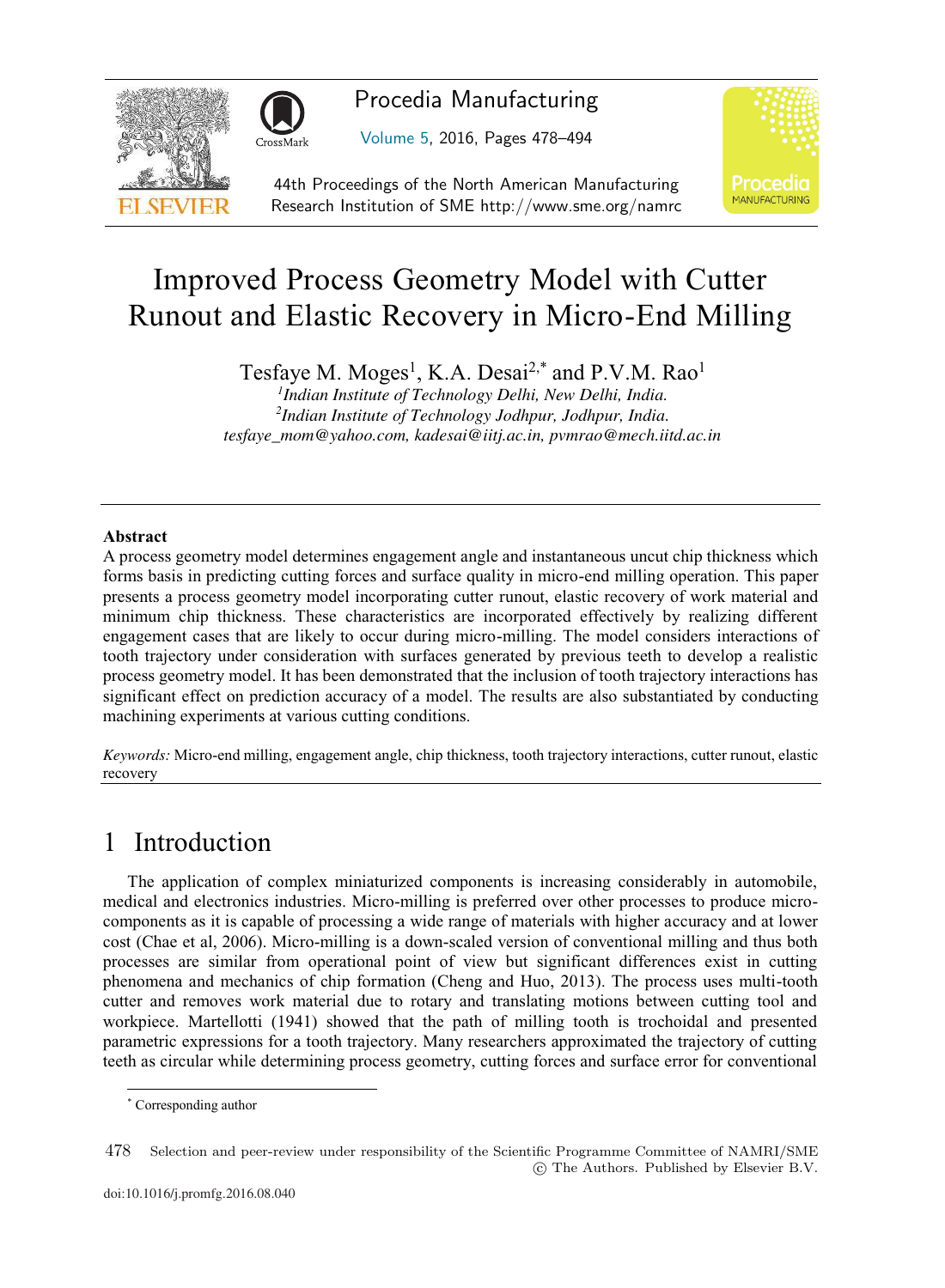milling (Martellotti, 1945, Tlusty and Macneil, 1975) and micro-milling operations (Kim et al, 2004). Bao and Tansel (2000a) showed that the circular trajectory approximation for a cutting tooth results into significant error while predicting process geometry for micro-milling. This is primarily due to larger ratio of feed per tooth to tool radius compared to conventional milling which necessitates considering trochoidal tooth trajectory.

Another important aspects of micro-milling process is elastic recovery of work material at low chip thickness values. The edge radius of micro-end mill is comparable in size with uncut chip thickness (Wuele et al, 2001). When chip thickness is less than certain minimum value, material removal does not occur in micro-milling. The ploughed material flows under the edge of a tool and material gets elastically recovered which rubs the flank face (Vogler et al, 2004, Park and Malekian, 2009). The subsequent cutting edge removes elastically recovered material withstanding higher chip load.

As micro-milling operation involves use of a multi-tooth cutter rotating about an axis, cutter runout is another issue which is expressed as deviation of cutting tooth from its axis of rotation. In the presence of cutter runout, material removed by each cutting tooth is not identical with certain edges removing more material. The unequal distribution of chip load leads to varying cutting forces among teeth and poor surface quality. Bao and Tansel (2000b) studied the variation of cutting tooth trajectories at different cutter runout parameters and showed that the effect of runout is noticeable in micro-milling. Jun et al. (2006) developed a chip thickness model considering elastically recovered, mixed elasticplastic and complete material removal of regions in micro-milling process. The effect of elastic recovery on cutting forces was studied by Malekian et al. (2009) and Jun et al. (2012) considering similar chip thickness model. Afazov et al. (2010) analyzed the effect of cutter runout on instantaneous uncut chip thickness and reported its significance at lower feed rate values. However, interaction between tooth trajectories was not considered in these studies which can lead to significantly different values of process geometry parameters. Uriarte et al. (2008) proposed cutting force model for ploughing and shearing dominant regions of cutting zone considering minimum chip thickness. Wu et al. (2012) investigated the effect of different tool geometries on process performance of micro-milling using Finite Element Method (FEM). It has been observed that the edge radius has significant effect on cutting forces. Malekian et al. (2012) formulated minimum chip thickness model using minimum energy principle and infinite shear strain method for rounded-edge tool. It has been observed that the minimum chip thickness depends on tool geometry and properties of workpiece material. Kang and Zheng (2013) developed a chip thickness model for micro-milling process using Fourier analysis but it does not incorporate cutter runout, minimum chip thickness and elastic recovery of workpiece material. Srinivasa and Shunmugam (2013) proposed a methodology to predict cutting force coefficients by considering the effects of edge radius and workpiece properties. The sweep angle caused by helical end mill is included in engagement angle computation which used for further in determining integration limits to calculate cutting forces. Jing et al. (2014) developed a methodology to incorporate the effect of cutting tool geometry and workpiece properties while determining uncut chip thickness. The study also examined the effect of cutting conditions such as feed rate, depth of cut and cutting speed on cutting forces. Recently, De Oliveira et al. (2015) proposed a methodology to determine minimum chip thickness experimentally by correlating it with specific cutting force and surface roughness. The study concluded that it varies between  $1/4<sup>th</sup>$  to  $1/3<sup>rd</sup>$  of the edge radius regardless of tool geometry and properties of workpiece material.

Various studies on micro-milling as discussed above highlighted the effect of process characteristics such as elastic recovery of work material, cutter runout, minimum chip thickness etc. It was assumed in these studies that the current tooth trajectory interacts only with immediately preceding tooth trajectory. However, in the presence of cutter runout and at relatively smaller values of feed rate which are quite common in micro-milling, it may not be effective. The current tooth trajectory may interact with more than one previous tooth trajectories and cause significant changes in the nature of engagement for a cutting edge. This paper presents determination of process geometry parameters by considering tooth trajectory interactions, cutter runout, elastic recovery of work material and minimum chip thickness.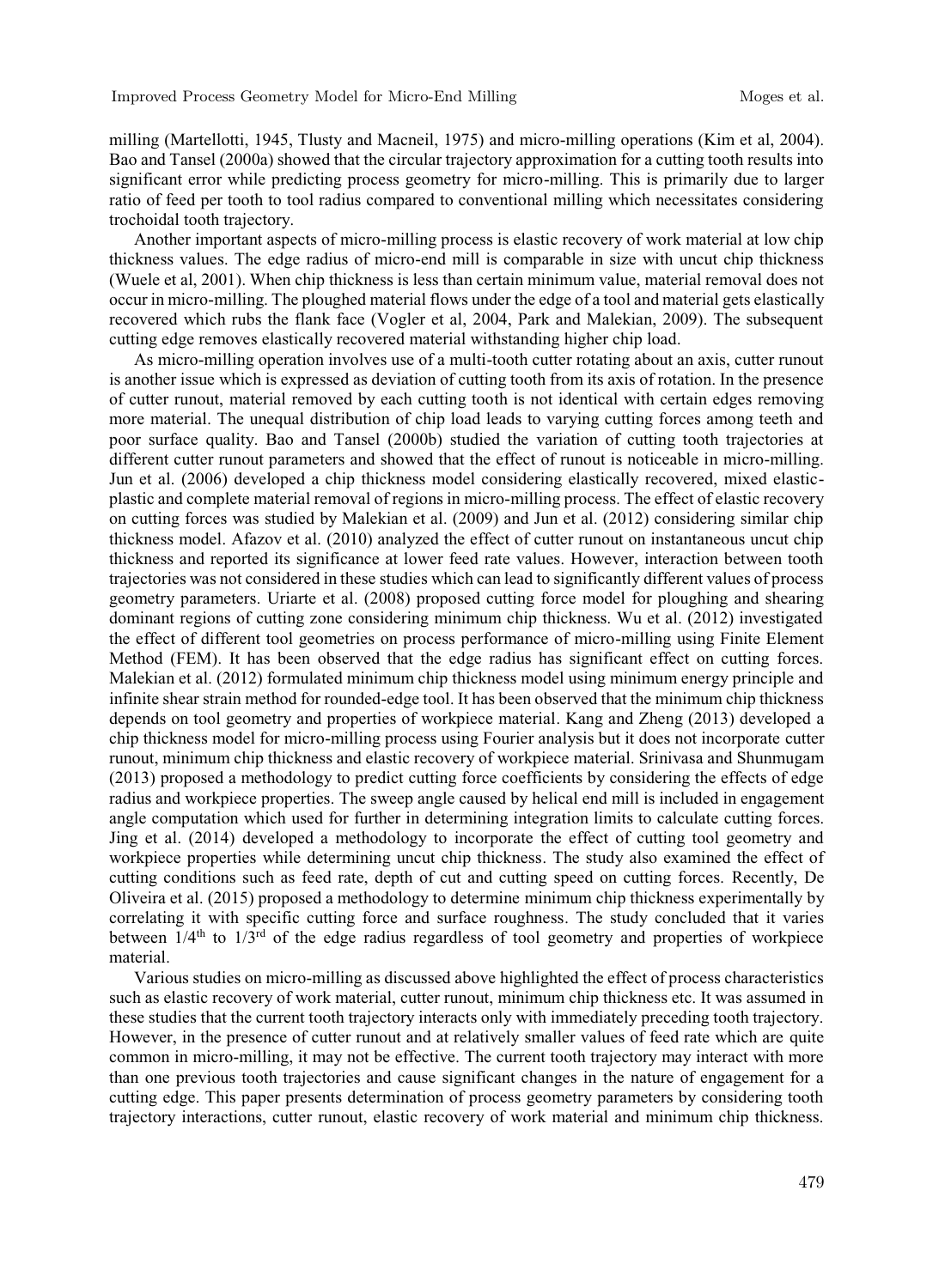Improved Process Geometry Model for Micro-End Milling Moges et al.

The paper determines engagement angle and instantaneous uncut chip thickness with and without tooth trajectory interactions and validates the effectiveness of the proposed approach by comparing results with machining experiments.

The mathematical model determining engagement angle and uncut chip thickness considering tooth trajectory interactions in the presence of cutter runout and elastic recovery is given in Section 2. Section 3 presents computational results of the proposed model and the effect of tooth trajectory interactions and elastic recovery on process geometry parameters. The results of machining experiments are also discussed in this section to validate the effectiveness of the proposed model. The outcomes of the present work are summarized in Section 4.

# 2 Modelling Process Geometry in Micro-Milling

Modelling of process geometry in micro-milling requires determining engagement angle and instantaneous uncut chip thickness for each cutting edge. The methodology determines process geometry by dividing the operation into discrete steps; angle by angle, flute by flute and finally dividing the cutter into finite axial segments slice by slice (Altintas, 2000). As highlighted in the previous section, it is required to consider true tooth trajectory including rotational and translational motions between tool and workpiece to determine process geometry parameters accurately. The true trajectory of a cutting edge depends on tool radius, tool runout, feed rate and angular rotation of the tool. The parametric representation of true tooth trajectory in the presence of cutter runout can be expressed as Equation (1) (Bao and Tansel, 2000b).

$$
x(k,i) = \frac{N_t * fpt}{2\pi} \theta + r \sin(\varphi) + (-1)^i * \rho \sin(\varphi + \gamma)
$$
  
\n
$$
y(k,i) = r \cos(\varphi) + (-1)^i * \rho \cos(\varphi + \gamma)
$$
 (1)

Here,  $k$  and  $i$  are indices for axial disc elements and cutting edges respectively,  $N_t$  is number of teeth,  $fpt$  is feed per tooth,  $\theta$  is cutter rotation angle for the bottom most point of a cutting edge from Y axis, r is cutter radius,  $\rho$  is cutter runout offset and  $\gamma$  is runout orientation angle. The cutting edge trajectories of a micro-end mill can be determined using equation (1). The instantaneous angular position  $(\varphi)$  of *i*<sup>th</sup> cutting edge at an axial depth of cut value dz can be determined using Equation (2) (Altintas, 2000).

$$
\varphi = \theta - i * \varphi_p - (k - 0.5) * dz * \frac{\tan(\theta_{hx})}{r}
$$
 (2)

Here,  $\varphi_p$  is pitch angle i.e. the angle between two consecutive teeth of a cutting tool, dz is the thickness of an axial disc element and  $\theta_{hx}$  is helix angle of a cutter.

As the ratio of runout to cutter diameter is quite large in micro-milling, the effect of cutter runout is significant and it must be considered while computing process geometry parameters. It determines chip load experienced by each cutting edge and level of interaction between trajectories. At smaller values of feed rate, it is quite common that only one cutting edge removes entire material while the other cutting edge does not engage in the cut (Bao and Tansel, 2000b and Afazov et al. 2010). Another important aspect of micro-milling is the elastic recovery of work material at small feed rate. When chip thickness is less than certain minimum value, ploughed material flows under the edge of the tool and recovers elastically.

It has been observed that the tooth trajectory under consideration may interact with more than one preceding tooth trajectories in the presence of cutter runout for conventional end milling process (Desai, et al. 2009). This necessitates evaluation of a tooth trajectory with past teeth trajectories in determining process geometry. The distribution of chip load is uneven between cutting edges in the presence of tool runout. The cutting edge removing more material is termed as *'high'* tooth while the one removing less material is termed as *'low'* tooth. Based on level of interaction between trajectories, three cases are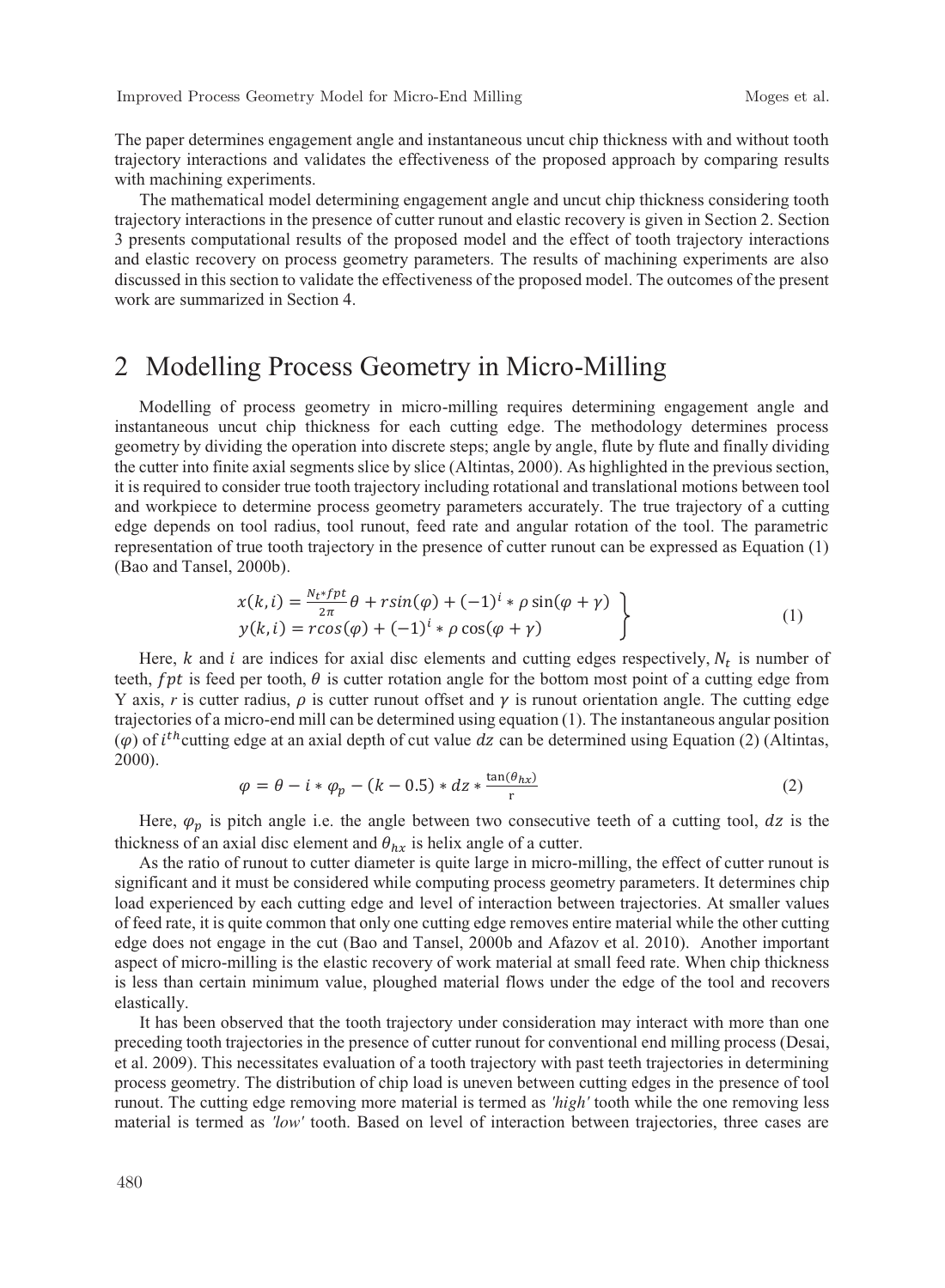formulated in the study to analyse the interaction of trajectories. These cases are general and discussed for a micro-end mill with two cutting teeth in the present study. The cases are illustrated in Figure 1(a) to (c).

*Case-I:* Both *'high'* and *'low'* trajectories interact with immediately preceding teeth trajectories respectively (Figure 1(a)). This occurs at higher feed rate and very small magnitude of cutter runout. This situation is common for milling operation where the ratio of runout to diameter is quite small.

*Case-II:* Both *'high'* and *'low'* tooth trajectories interact with the preceding *'high'* tooth trajectory only (Figure 1(b)). This primarily occurs at relatively lower value of feed rate and in the presence of runout.

*Case-III:* A *'high'* tooth trajectory interacts with preceding *'high'* tooth trajectory and no interaction of *'low'* tooth trajectory as it is not in contact with the workpiece (Figure 1(c)). This occurs at very small feed rate and higher values of cutter runout.

Based on these different cases of engagement, the methodology to determine process geometry parameters in the presence of cutter runout and elastic recovery is presented in subsequent sub-sections.



Figure 1. Interaction of cutting edge trajectories in the presence of cutter runout.

#### 2.1 Determination of Engagement Angle

The engagement angle represents the duration for which a cutting teeth is engaged with the workpiece. Mathematically, it is expressed as the difference between an angle at which cutting teeth engages into the cut and an angle at which it exits from the cut. The cutting edge enters into or exits from the cut when current trajectory intersects with the surface generated by the preceding edge. The methodology proposed in this paper uses the coordinates of tooth entry and exit points along with coordinates of tool centre location to determine engagement angle.

Figure 2 depicts the procedure to compute coordinates of these points geometrically and thereby an engagement angle. Referring to Figure 2(a),  $P_1$  and  $Q_1$  are the entry and exit points of a cutting tooth under consideration based on its intersection with immediately previous trajectory (Case-I). Thus  $P_1 \tilde{C}_1 Q_1$  represent engagement angle of the current tooth. It has to be noted that  $C_1$  is the centre of cutting tool corresponding to entry point P<sub>1</sub>. The coordinates of  $P_1$  and  $Q_1$  are determined using Equation (1) while the final values are selected based on the minimum distance. As feed motion is along X-axis, the coordinates of centre point  $C_1$  at a particular angular position of the tool in the presence of runout can be obtained from Equation (3).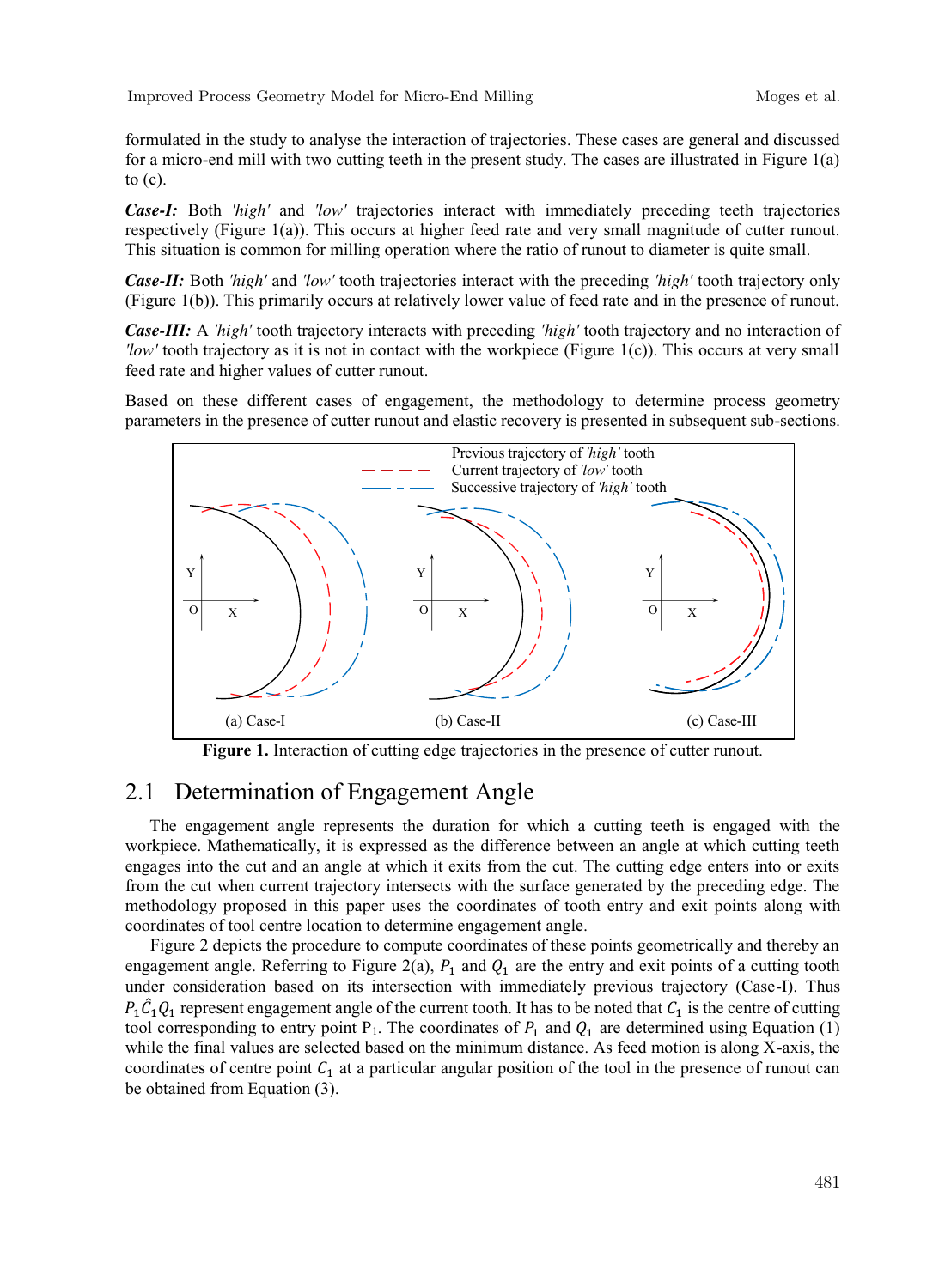

**Figure 2.** Representation of entry and exit angles of *'low'* and *'high'* tooth

$$
X_c = \frac{N_t * fpt}{2\pi} \theta + (-1)^i * \rho \sin(\varphi + \gamma)
$$
  
\n
$$
Y_c = (-1)^i * \rho \cos(\varphi + \gamma)
$$
\n(3)

Considering trajectory of previous tooth as surface generated, the entry angle  $(\theta_{entry})$  of current tooth can be calculated using coordinates of  $P_1(X_{P_1}, Y_{P_1})$  and  $C_1(X_{C_1}, Y_{C_1})$  as Equation (4). Similarly, the exit angle of current tooth can be calculated using coordinates of  $Q_1(X_{Q1}, Y_{Q1})$  and  $C_1(X_{C1}, Y_{C1})$  as Equation (5).

$$
\theta_{entry} = \tan^{-1} \left( \frac{X_{p_1} - X_{C_1}}{Y_{p_1} - Y_{C_1}} \right) \tag{4}
$$

$$
\theta_{exit} = \pi - \tan^{-1} \left( \frac{x_{Q_1} - x_{C_1}}{y_{Q_1} - y_{C_1}} \right) \tag{5}
$$

The engagement angle,  $\theta_{enq}$  is the difference between entry and exit angle and it can be computed using Equation (6).

$$
\theta_{eng} = \theta_{exit} - \theta_{entry} \tag{6}
$$

In order to determine engagement angle, centre location of the tooth under consideration and its intersection with surfaces generated by previous teeth are required. Equations (3)-(6) uses trajectory of a cutting tooth to determine engagement angle. But in micro-milling operation, surfaces generated by previous teeth are not same as its trajectories due to elastic recovery of work material (Jun et al. 2006 and Malekian et al. 2009). As the edge radius of cutting tool is large in micro-milling, material is not removed when instantaneous uncut chip thickness is less than the limiting value. In this case, it flows under the edge of the tool and certain portion of it is recovered elastically. The actual work surface generated due to elastic recovery is shown schematically using dotted curve in Figure 2(b). It can be seen that  $P_2$  and  $Q_2$  are entry and exit points when elastic recovery is not considered. Due to elastically recovered work material, current tooth trajectory intersects with the surface generated from previous tooth at point  $P'_{2}$  and  $Q'_{2}$ . The modified coordinates of tooth entry and exit points can be determined considering height of elastically recovered work material. The amount of material recovering elastically can be expressed as certain percentage of chip thickness in elastic-plastic region (Jun et al., 2006). When chip thickness is less than the minimum value in ploughing dominant region, the height of elastically recovered material can be determined using Equation (7) which is expected to be removed by next tooth.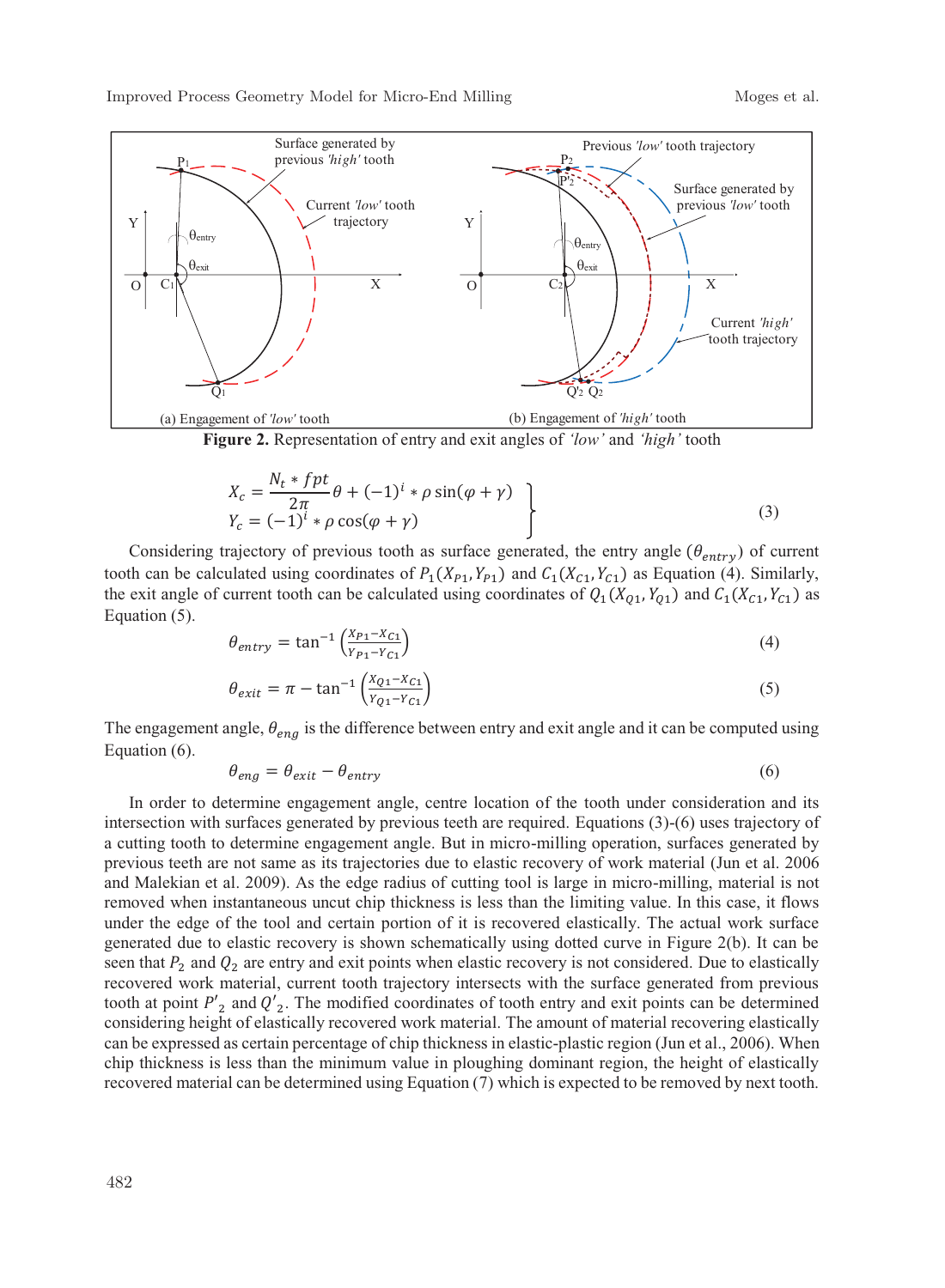Improved Process Geometry Model for Micro-End Milling Moges et al.

$$
h_{er} = p_e h \tag{7}
$$

As feed rate is quite small in micro-milling, Case-II and III are likely to occur frequently. For engagement Case-II,  $R_1$  and  $R_2$  are entry and exit points of a *'low'* tooth which can be determined using intersection of current trajectory with surface generated by immediately previous *'high'* tooth as shown in Figure 3. This results into  $R_1 \ddot{C}_1 R_2$  as the engagement angle of *'low'* tooth under consideration. Similarly for Case-III, entry and exit points of a *'high'* tooth are determined based on intersection of trajectory under consideration with surface generated by previous *'high'* tooth. In case-III, *'low'* tooth does not engage in the cut and its trajectory (as shown in Figure 3 using short dashed curve) does not interact with any surface.

### 2.2 Determination of Uncut Chip Thickness



Another important element of a process geometry model is instantaneous uncut chip thickness. The removal of material occurs in micro-milling when chip thickness is greater than the minimum value and the region in which chip forms is known as shearing dominant region. When chip thickness is less than the minimum limiting value, ploughing action is dominant instead of shearing and material removal does not occur which is termed as ploughing dominant region (Chae et al, 2006, Vogler et al, 2004 and Park rand Malekian, 2009). The cutting zone is divided into two regions for the purpose of computing chip thickness; shearing and ploughing dominant region. The instantaneous uncut chip thickness in shearing dominant region is expressed as the shortest radial distance between the cut surface and trajectory of the cutting edge at a given rotation angle. Considering successive tooth trajectories, instantaneous uncut chip thickness can be expressed as the radial distance between surfaces generated by these two trajectories as geometrically depicted in Figure 4(a).

At a given rotation angle ( $\varphi$ ), instantaneous uncut chip thickness is depicted as distance  $\overline{NM}$  which can be mathematically expressed using Equation (8). The coordinates of point  $C(x_C, y_C)$  and  $M(x_M, y_M)$ at a given tool rotation angle can be determined using Equations (3) and (1) respectively. The coordinates of point  $N(x_N, y_N)$  are determined by computing the shortest distance between line  $\overline{CM}$  and the coordinates of previously generated workpiece surface.

$$
h = \overline{NM} = \overline{|CM} - \overline{CN|}
$$
\n<sup>(8)</sup>

When uncut chip thickness  $h$  is less than the minimum value, ploughed material is not removed in form of a chip; instead it flows under the flank face of the tool and undergoes elastic-plastic deformation. Figure 4(b) shows ploughing and shearing dominant region along with the effect of elastic recovery in micro-milling. The workpiece surface generated considering elastic recovery in ploughing dominant region is shown using dotted curves in Figure 4(b). In this region, surfaces generated by teeth and its trajectories are not identical due to elastic recovery of work material. Therefore, point N which is located on previous tooth trajectory cannot be used in determining chip thickness. This necessitates determination of point  $N'$  located on the surface generated after elastic recovery. The modified surface generated due to elastic recovery of work material has been derived considering height of elastically recovered material. The coordinates of elastically recovered surface can be determined using Equation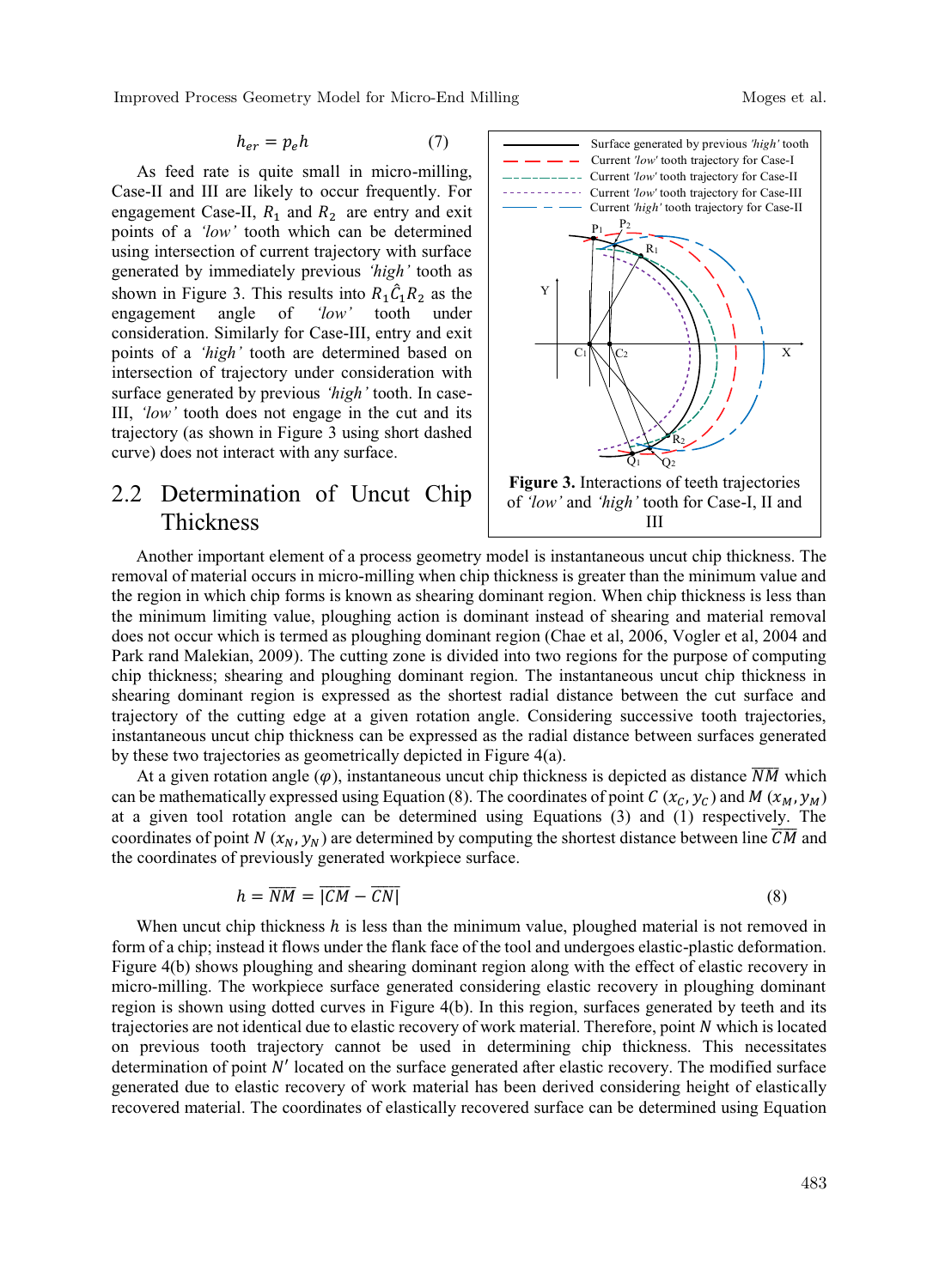

(9). The coordinates of intersection point  $N'(x_{N}, y_{N'})$  are determined in the same manner as point N discussed earlier.



$$
x'(k,i) = x(k,i) - h_{er} \sin(\varphi) y'(k,i) = y(k,i) - h_{er} \cos(\varphi)
$$
\n(9)

In the presence of cutter runout, interactions between tooth trajectories must be considered to compute chip thickness realistically. The instantaneous uncut chip thickness for a *'low'* tooth is calculated as radial distance between current tooth trajectory and surface generated by previous *'high'* tooth. But, computing chip thickness for a *'high'* tooth requires determining two distances. Firstly, the radial distance between current trajectory and surface generated by immediately previous *'low'* tooth (from  $\overline{A}$  to  $\overline{B}$  as shown in Figure 5) and secondly, the radial distance between current tooth trajectory

and surface generated by previous *'high'* tooth (from  $C$  to  $A$  and  $B$  to  $D$  in Figure 5). Here,  $A$  and  $B$  are entry and exit points of previous *'low'* tooth trajectory, whereas, C and D are entry and exit points of current *'high'* tooth trajectory as shown in Figure 5. It can be seen that the current *'high'* tooth trajectory interacts not only with the preceding *'low'* tooth trajectory but also with the *'high'* tooth trajectory. If such tooth trajectory interactions are not considered,  $E$  and  $F$  will be determined as entry and exit points instead of  $C$  and  $D$  which are determined considering interactions of trajectories. For Case-III, the *'low'* tooth is not engaged in the cut and material is not removed by the same however, *'high'* tooth is removing all the material. Therefore, the instantaneous uncut chip thickness removed by *'high'* tooth is computed as the radial distance between the current trajectory of *'high'* tooth and surface generated by previous *'high'* tooth.

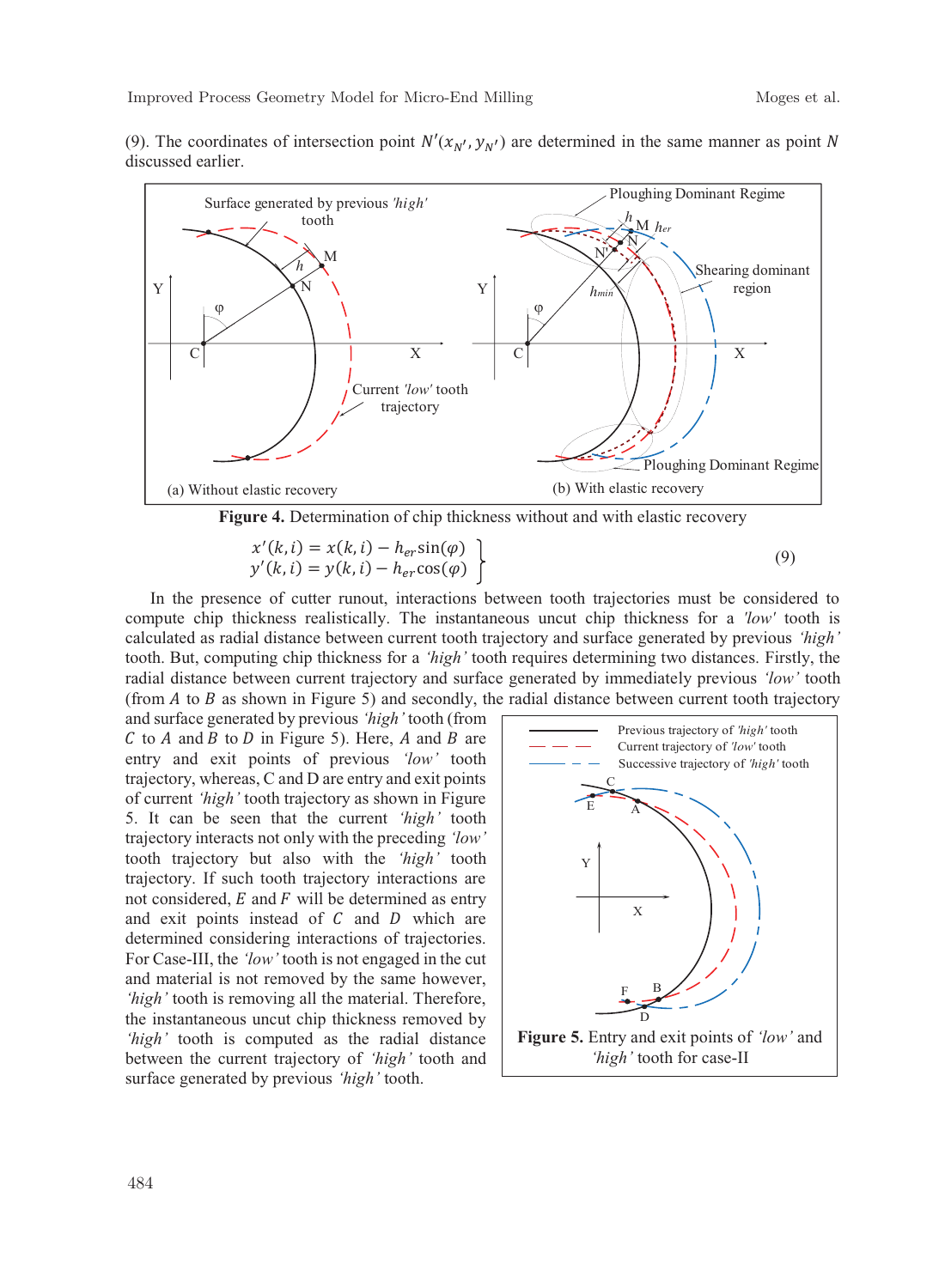# 3 Results and Discussion

The model outlined in previous section has been implemented in the form of a computational program to determine process geometry parameters. This section summarizes results obtained from the proposed model and discusses the effect of cutter runout and elastic recovery of work material on process geometry parameters. The engagement angle is determined with and without cutter runout as well as at two different runout values. Similarly, the effect of cutter runout on instantaneous uncut chip thickness is investigated at different feed rate values. The effect of tooth trajectory interactions and elastic recovery of work material has been also assessed on process geometry parameters. The cutter runout offset values of 0.5 and 1 $\mu$ m along with 45 $\degree$  orientation angle is selected for the computational studies.

| Tool diameter, d               | 1mm                   |  |  |
|--------------------------------|-----------------------|--|--|
| Edge radius, $r_e$             | $2 \mu m$             |  |  |
| Helix angle, $\theta_{hx}$     | $30^\circ$            |  |  |
| Elastic recovery rate of       | 0.1                   |  |  |
| Aluminium, pe                  |                       |  |  |
| Number of teeth, $N_t$         | $\mathfrak{D}$        |  |  |
| Axial depth of cut, $A_{DOF}$  | $50 \mu m$            |  |  |
| Radial depth of cut, $R_{DOF}$ | $1mm$ (full           |  |  |
|                                | <i>immersion</i> )    |  |  |
| Minimum chip thickness,        | $0.3 * r_a$           |  |  |
| $h_{min}$                      |                       |  |  |
| Feed per tooth, <i>fpt</i>     | 10,8,6,5,4,3,2,1.5    |  |  |
|                                | $1,0.75,0.5$ m/tooth  |  |  |
| Tool runout offset, ρ          | $0, 0.5, 1.0 \,\mu m$ |  |  |
| Tool runout<br>orientation     | $45^\circ$            |  |  |
| angle, $\gamma$                |                       |  |  |
|                                |                       |  |  |

**Table 1.** Tool geometry and cutting conditions

The elastic recovery rate is obtained from scratch test as 10% for Aluminium and minimum chip thickness is taken as 30% of the edge radius (Malekian et al. 2009). Table 1 lists parameters related to geometry of a cutting tool and other cutting conditions used in the study. The results obtained from process geometry model are presented for the bottom most axial disc element in this section. Although results are presented in this paper for a two flute end mill which is quite common in micro-milling, the developed methodology is general and can be extended to any cutter.

#### 3.1 Engagement Angle

As discussed in Section 2, engagement angle is computed using coordinates of tool centre point and intersection points obtained using current tooth trajectory and previous tooth surfaces as per the nature of engagement. The computational model determines entry and exit angles initially as it decides lower and upper bounds respectively. Figures 6 and 7 show computational results for entry and exit angle of a *'high'* and *'low'* cutting edge at different values of feed per tooth and cutter runout. It can be seen from Figures 6 and 7 that the effect of cutter runout is negligible on entry and exit angle of a *'high'* tooth. However, it has significant effect on entry and exit angle of a *'low'* tooth. It is evident from Figure 6(b) that the entry of *'low'* tooth is significantly late in the cut at lower feed per tooth values. It can be observed from Figure 7(b) that the *'low'* tooth also exits quite early from the cut at lower feed per tooth values. It can be seen that the methodology does not predict entry and exit angle values for a *'low'* tooth below feed rate of 1µm/tooth at runout offset of 1µm. It implies that a *'low'* tooth is not engaged in the cut when feed per tooth is less than the magnitude of cutter runout. As the cutting edge corresponding to a *'low'* tooth is not engaged with the workpiece, it does not remove work material, leaving it to be removed by a *'high'* tooth in subsequent pass.

Figure 8 shows the effect of cutter runout offset and feed per tooth on engagement angle. It can be seen that the change in engagement angle for a '*high*' tooth is negligible but engagement of '*low*' tooth is significantly altered. The engagement angle of a 'low' tooth is reduced significantly at lower values of feed per tooth. This can be explained from the variation of entry and exit angles discussed earlier. It can be concluded that the cutter runout has prominent effect on engagement angle for a 'low' tooth at smaller values of feed per tooth. It can also be concluded that the '*low*' tooth is not engaged in the cut when feed per tooth is less than the magnitude of cutter runout.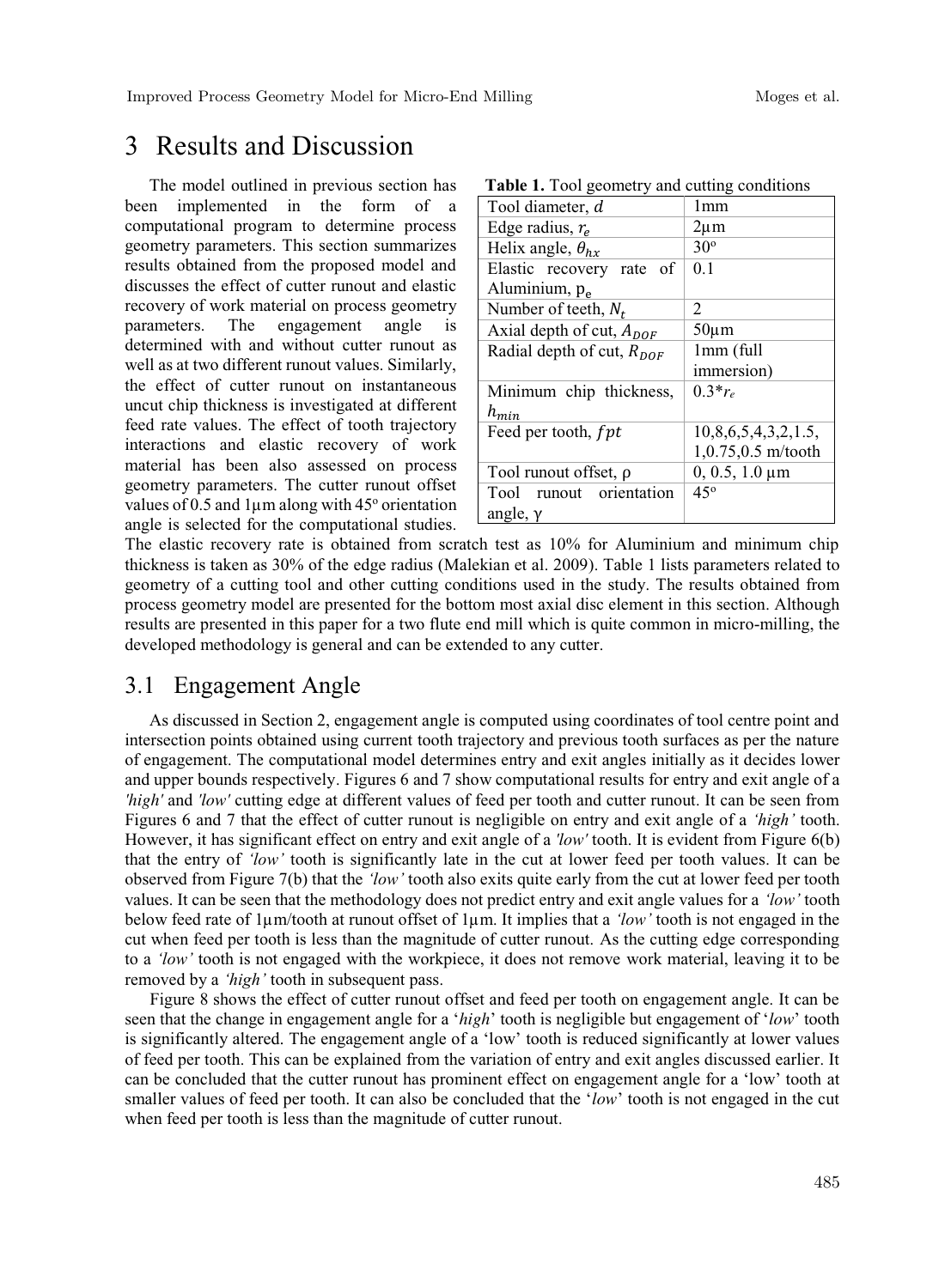

**Figure 6.** Variation of entry angle with runout offset and feed per tooth



**Figure 7.** Variation of exit angle with runout offset and feed per tooth

It has been highlighted in Section 2 that the tooth trajectory under consideration can interact with more than one preceding tooth trajectories in the presence of cutter runout. It has been also realized in Section 2 that the trajectory of a '*low*' tooth always interacts with immediately previous tooth trajectory except engagement case-III where there are no interactions. However, a '*high*' tooth trajectory may interact with previous '*low*' tooth trajectory or previous '*high*' tooth trajectory depending on the engagement case. Due to these reasons, engagement angle is computed using two approaches: first, without considering interactions of tooth trajectories and second, considering the interactions. The entry, exit and engagement angle for a '*high*' and '*low*' tooth has been computed using these two approaches and results are shown in Figure 9.

Figure 9(a) shows variation of entry angle of a '*high*' tooth with the feed rate. It can be seen that the approach not incorporating tooth trajectory interactions predicts considerably higher value of entry angle than the approach which considers the same. The difference between entry angle values predicted using both approaches vary significantly at lower feed rates.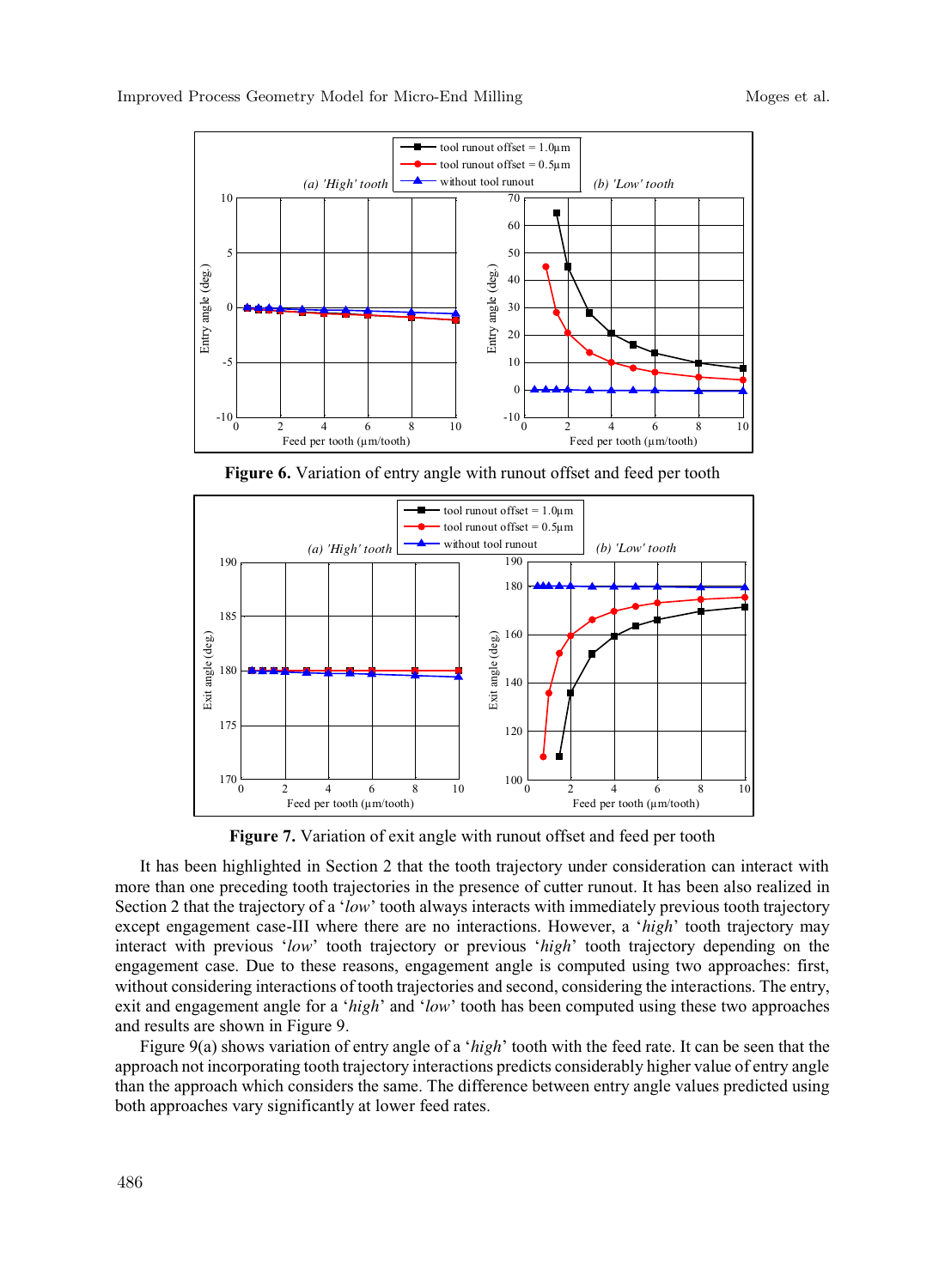

**Figure 8.** Variation of engagement angle with runout offset and feed per tooth



**Figure 9.** Comparison of entry, exit and engagement angles with and without tooth trajectory interactions

Figure 9(b) shows variation of entry angle for a *'low'* tooth. It can be seen that the value of entry angle predicted using both approaches is identical. As *'low'* tooth always interacts with the immediately preceding tooth trajectory, both approaches predict the same value of exit angle. In the presence of cutter runout, it is expected that a *'high'* tooth engages longer and cuts more whereas, a *'low'* tooth engages shorter and cuts less. But, the same is not observed when interactions of tooth trajectories are considered. The *'low'* tooth cuts as expected but the behaviour of a *'high'* tooth is significantly different. Due to interactions of trajectories, *'high'* tooth does not engage early and exits in the same manner as without cutter runout. Thus entry and exit angle for a *'high'* tooth shows significant differences while computing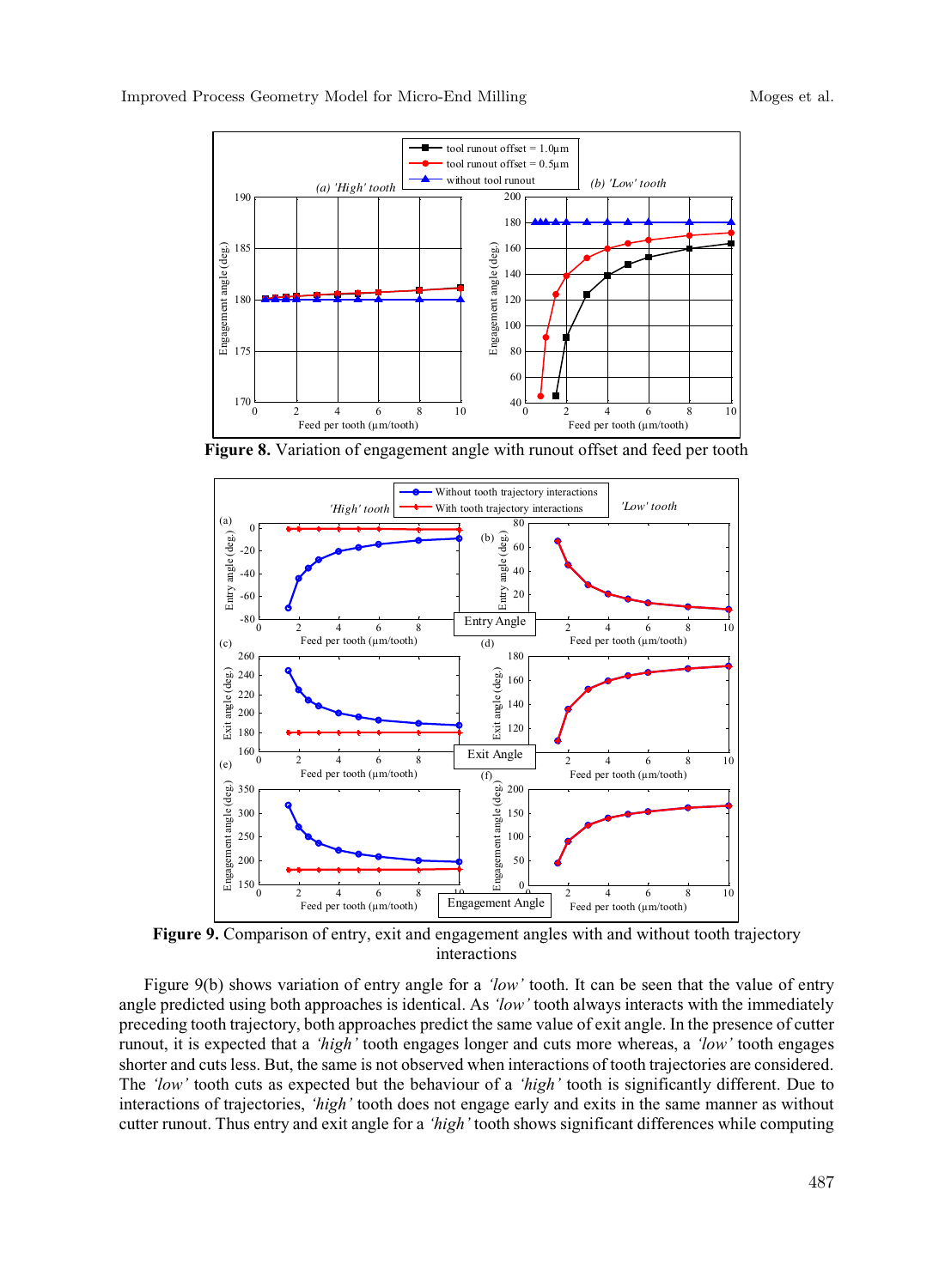results with both approaches (Figure 9(a) and (c)). However, entry and exit angles of a *'low'* tooth are the same (Figure 9(b) and (d)). The behaviour of engagement angle for a *'high'* and *'low'* tooth with and without tooth trajectory interactions is also depicted in Figure 9(e) and (f) respectively. The same can be correlated with the variation of entry and exit angles as engagement angle is computed from both.

Another important aspect of micro-milling operation is the elastic recovery of work material. Due to elastic recovery of work material, entry and exit points can change in a ploughing dominant region leading to change of engagement angle. Referring to Figure 3(b), entry and exit points of current '*high*' tooth trajectory changes to  $P'_{2}$  and  $Q'_{2}$  instead of  $P_{2}$  and  $Q_{2}$ . It has been observed that the difference in coordinates of tooth entry and exit points before and after elastic recovery is very small and can be neglected. This is primarily due to very small value of chip thickness and elastic recovery height at these points.

#### 3.2 Instantaneous Uncut Chip Thickness

It has been observed in the previous section that the engagement behaviour of a *'low'* tooth is significantly different from a *'high'* tooth at lower values of feed rate. It implies that the chip load acting on both teeth will be significantly different. Figure 10 shows variation of instantaneous uncut chip thickness for *'high'* and *'low'* teeth at different values of feed per tooth and in the presence and absence of cutter runout for one revolution of the cutter. Although engagement angle for a *'high'* tooth does not increase in the presence of cutter runout, the chip load is increased significantly. This shows that the *'high'* tooth is removing larger amount of material in comparison to a *'low'* tooth. This can also be seen from results in Figure 10(a) and (b). The cases presented in Figure 10(a) and (b) are similar to engagement Case-II. For lower values of feed per tooth (e.g. 1 and 0.5µm/tooth), the engagement nature of cutting teeth is similar to engagement Case-III. It can be seen that a *'low'* tooth is not engaged in the cut and *'high'* tooth removes entire material during revolution of a cutter which increases chip load significantly (Figure 10(c) and (d)).



**Figure 10.** Instantaneous uncut chip thickness variation with feed per tooth and cutter runout

The results of instantaneous uncut chip thickness clearly indicate that cutter runout has marked effect at lower values of feed rate. The value of maximum uncut chip thickness in slot milling is same as feed per tooth in the absence of cutter runout. However, the same does not happen when cutter runout is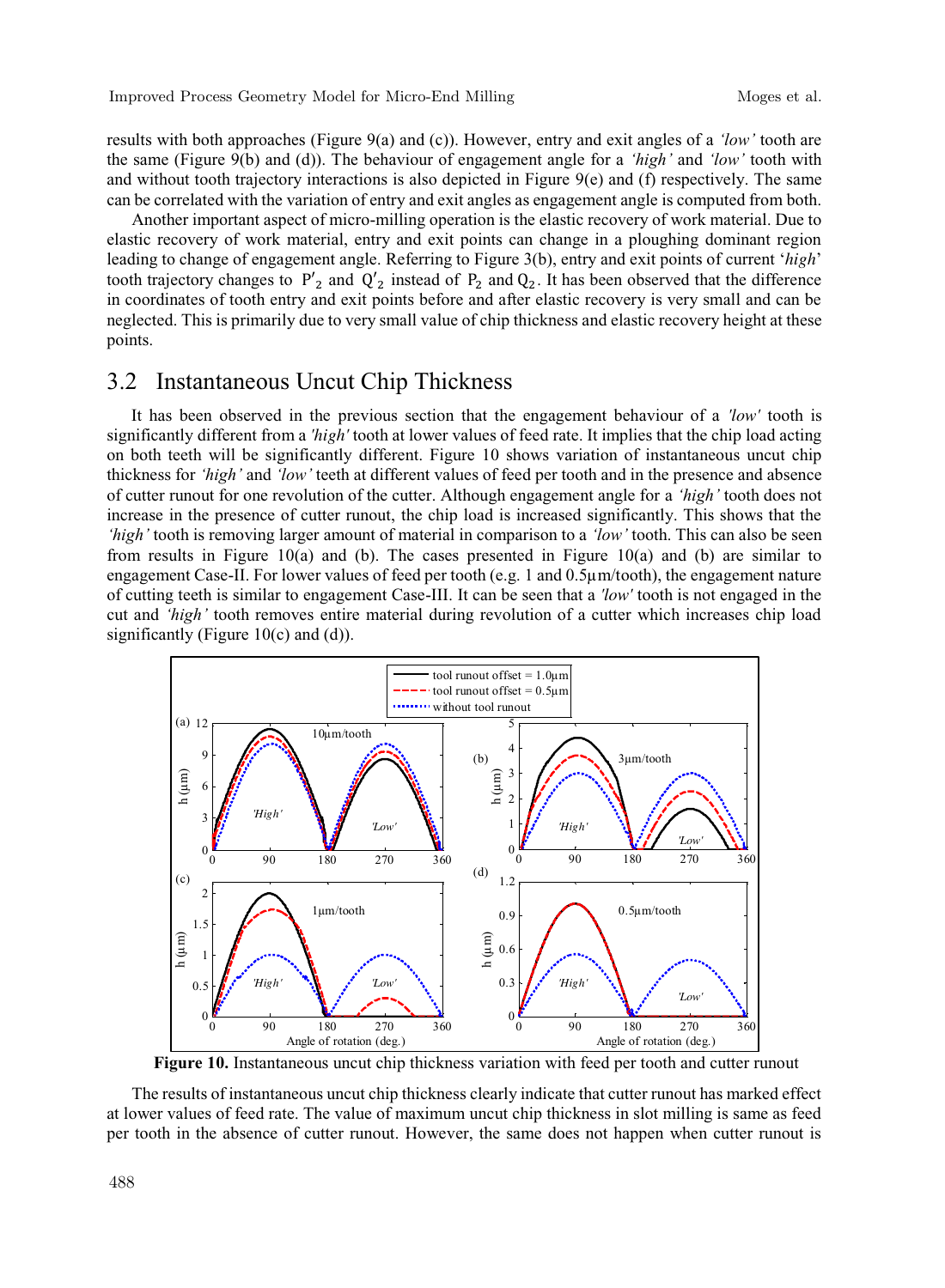'low' tooth

 $h_{max}(\mu m)$  $\rho = 1 \mu m$ 

present and instantaneous chip thickness for *'high'* tooth is quite larger. The percentage variation of maximum uncut chip thickness between *'low'* and *'high'* tooth is shown in Table 2. The results of Table 2 are computed at 1µm cutter runout using model proposed in this paper. It can be seen that the maximum chip thickness removed by a *'low'* tooth is about 14% lower at 10µm feed per tooth whereas it is increased by the same percentage for a *'high'* tooth. At lower values of feed rate, the percentage change in maximum chip thickness between two teeth is pronounced. When feed per tooth is of the same magnitude or less than the cutter runout, *'low'* tooth does not remove any material. For such cases, the maximum uncut chip thickness removed by *'high'* tooth is twice the feed rate value.

| Percentage change (%)                                                                                                                                 | 24.72      | 29.97                                                                       | 52.12  | 84.39                                     | 100.0        | 100.0      |
|-------------------------------------------------------------------------------------------------------------------------------------------------------|------------|-----------------------------------------------------------------------------|--------|-------------------------------------------|--------------|------------|
| (a)<br>fpt=10µm/tooth                                                                                                                                 |            | Without tooth trajectory interactions<br>With tooth trajectory interactions |        | fpt=4µm/tooth                             |              |            |
| 14<br>'High'<br>'High'<br>12                                                                                                                          |            | (b)<br>6                                                                    | 'High' | 'High'                                    |              |            |
| Chip thickness (µm)<br>Low'<br>'Low'<br>10<br>$\,$ 8 $\,$<br>6<br>4<br>$\overline{\mathbf{c}}$<br>$\mathbf{0}$<br>$\overline{0}$<br>180<br>360<br>540 | 720<br>900 | Chip thickness (µm)<br>$\mathbf{0}$<br>$\mathbf{0}$                         | 180    | 'Low<br>360                               | 'Low'<br>540 | 720<br>900 |
| Angle of rotation (deg.)<br>(c)<br>fpt=3µm/tooth                                                                                                      |            | (d)                                                                         |        | Angle of rotation (deg.)<br>fpt=2µm/tooth |              |            |
| 5<br>'High'<br>'High'                                                                                                                                 |            | 4                                                                           | 'High' | 'High'                                    |              |            |
| Chip thickness (µm)<br>'Low'<br>'Low<br>$\mathbf{0}$                                                                                                  |            | Chip thickness (µm)<br>3<br>$\bf{0}$                                        |        | 'Low                                      | 'Low         |            |
| 180<br>360<br>540<br>$\boldsymbol{0}$<br>Angle of rotation (deg.)                                                                                     | 900<br>720 | $\boldsymbol{0}$                                                            | 180    | 360<br>Angle of rotation (deg.)           | 540          | 900<br>720 |

**Table 2.** Maximum Uncut chip thickness, ݄௫ with Percentage Change

*'high'* tooth 11.41 9.41 5.41 3.46 2.0 1.0

 $fpt \ (\mu m/tooth)$  10 8 4 2 1 0.5<br>  $h_{max}(\mu m)$  at  $\frac{v}{w}$  tooth 8.59 6.59 2.59 0.54 0.0 0.0

Figure 11. Comparison of chip thickness with and without tooth trajectory interactions

It has been discussed earlier that the inclusion of tooth trajectory interactions change predicted value of engagement angle significantly. In order to examine the effect of tooth trajectory interactions, chip thickness has been computed using both approaches: with and without tooth trajectory interactions and the results are shown in Figure 11. It can be seen that the chip thickness values predicted using both approaches are identical at higher feed rate values (Figure 11(a)). This can be attributed to interaction of two successive tooth trajectory for each tooth. With reduction of feed rate, the difference between predictions of both approaches commences and it increases further. It can be seen that the uncut chip thickness at the start and end of *'high'* tooth engagement is not predicted well but the same is not true for *'low'* tooth (Figure 11(b)). The difference of prediction for *'high'* tooth is primarily due to inclusion of tooth trajectories interactions in the process geometry model. The difference of prediction is quite higher at lower feed rates (Figure 11(c) and (d)). The approach ignoring interactions of tooth trajectories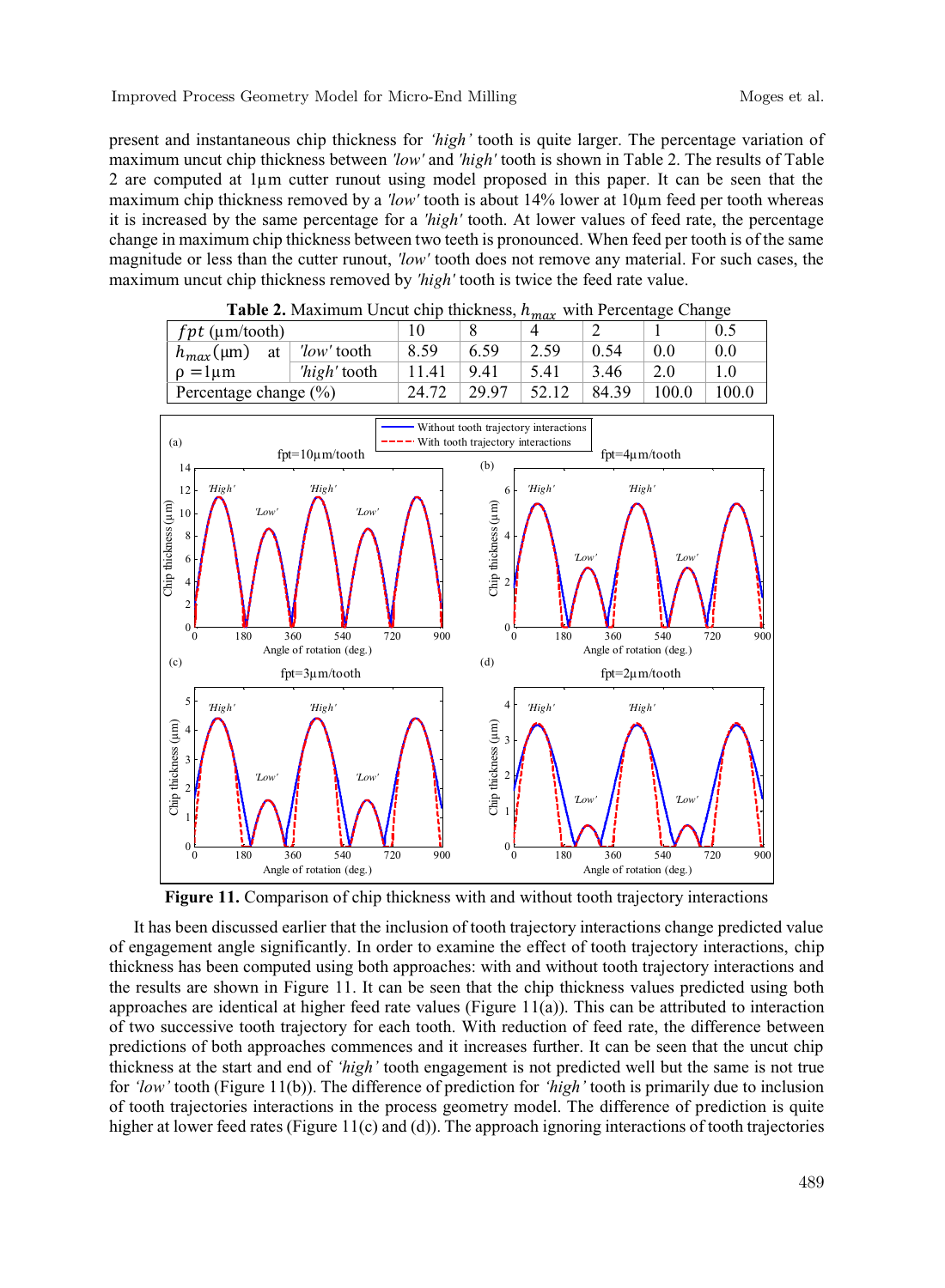predicts higher values of engagement angle and instantaneous uncut chip thickness for a *'high'* tooth. From the comparison of results obtained using both approaches, it can be inferred that the inclusion of tooth trajectory interactions should be included in the model as it leads to significant difference in prediction of process geometry parameters.

Although the effect of elastic recovery on engagement angle is not significant, it has substantial effect on chip thickness values at small feed rates. Figure 12 shows the effect of elastic recovery on instantaneous uncut chip thickness. The minimum chip thickness value has been determined as  $0.6\mu m$ for given work material in the present study. At feed rate value of 0.2µm/tooth, '*high*' tooth is engaged in the cut whereas '*low*' tooth is not removing the material due to cutter runout (Figure 12(b)). A '*low*' tooth is not engaged in the cut as maximum chip thickness is less than the minimum limiting value and chip formation does not occur. For each successive tooth pass, the chip thickness increases by an amount of elastic recovery height ( $h_{er}$ ) and the same continues until the minimum value of chip thickness is reached. When there is no elastic recovery, the chip thickness is identical for each tooth pass. This can be observed for a '*low*' tooth at feed per tooth value of 2µm/tooth (Figure 12(a)). The effect of elastic recovery for a '*high*' tooth is insignificant as the chip thickness is greater than the minimum limiting value. From the results outlined in this section, it can be seen that elastic recovery of work material has significant influence on the instantaneous uncut chip thickness at small feed per tooth values.



**Figure 12.** Effect of elastic recovery on instantaneous uncut chip thickness

#### 3.3 Experimental Results and Model Validation

As process geometry parameters are closely linked with magnitude and profile of cutting forces, experimentally measured forces can be used to assess the effectiveness of the proposed model. For this purpose, a set of micro-milling experiments have been conducted using solid carbide end mill of 1mm diameter with 30° helix angle and two flutes. A set of full immersion machining experiments are performed on Aluminium 6351-T6 at 0.1mm axial depth of cut and different feed rate values. The edge radius of the micro-end mill is approximately 2µm and the elastic recovery rate of the workpiece material is known to be 10% from scratch test. The minimum chip thickness of Aluminium is approximately 30% of the edge radius (Malekian et al., 2009). The measured value of cutter runout is 0.75µm and orientation angle is considered to be 45°. The experiments are conducted on a CNC vertical milling machine and cutting forces are measured using piezo-electric dynamometer. The measured forces in  $F_x$  and  $F_y$  are recorded as a function of time using data acquisition software. The instantaneous resultant force has been obtained from measured forces  $F_x$  and  $F_y$  and the same is used to evaluate the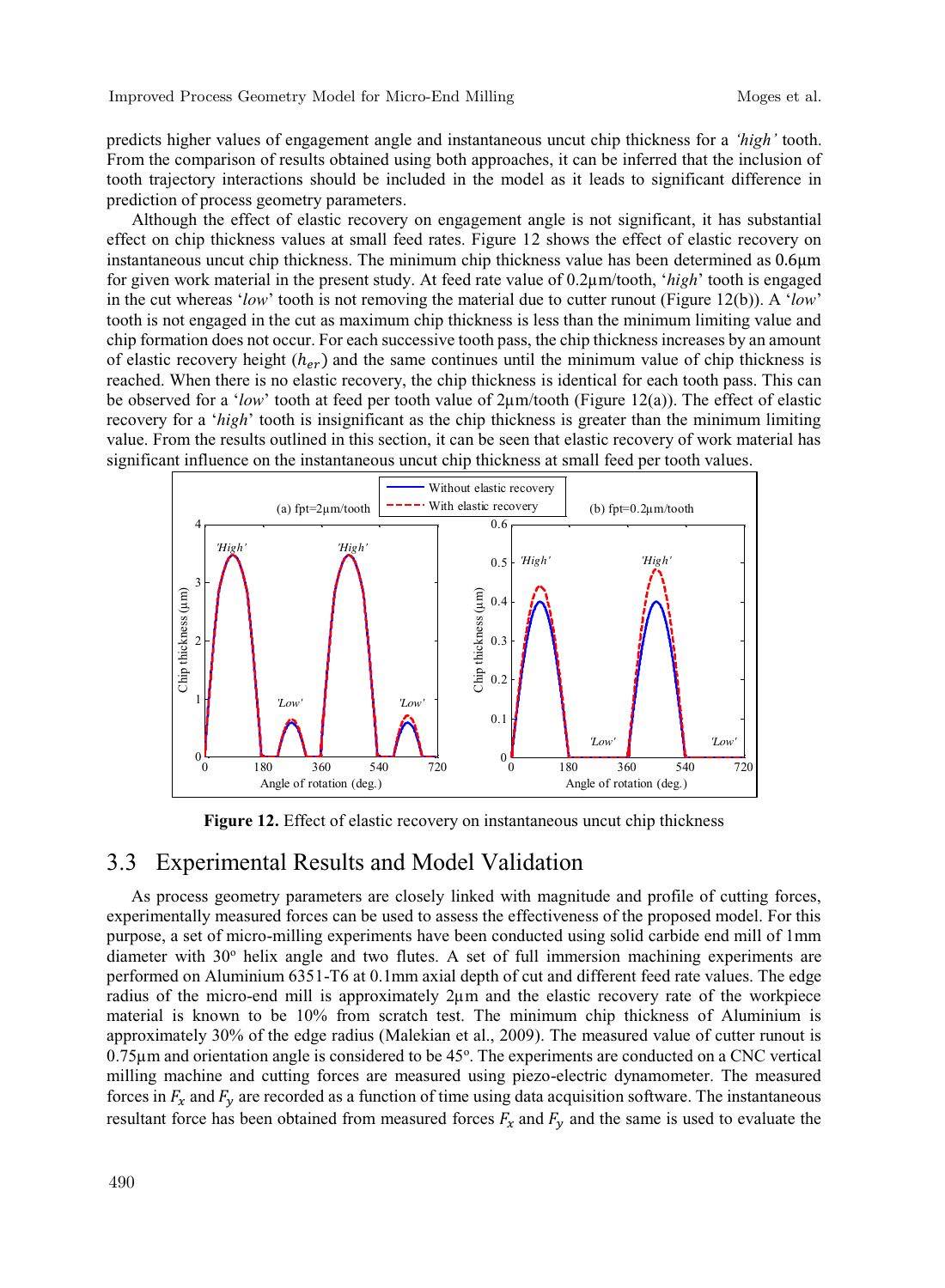effectiveness of the proposed model. While conducting machining experiments, two sets of force signals are collected: without tool-workpiece contact due to spindle rotation (air cutting) and with toolworkpiece engagement. The measured cutting forces are obtained by synchronizing the two signals and subtracting the force signal during air cutting from tool-workpiece engagement force signal. The measured force signal is recorded as a function of time and the same is transformed to angular rotation of the cutter to extract engagement angle.

Figure 13 shows measured instantaneous resultant cutting force for different values of feed per tooth. It can be seen that a *'high'* tooth is subjected to significantly larger cutting forces than the *'low'* tooth as later engages lately in the cut and exit early removing lesser material. It can be seen from Figure 13(a) to (d) that the magnitude and profile of resultant force shows similar trend with instantaneous uncut chip thickness at various feed per tooth. As feed per tooth reduces, the *'low'* tooth contributes lesser in removing the material and thus the resultant forces also decrease substantially (Figure 13(b) and (c)). With further reduction of feed per tooth (Figure 13(d)), the *'low'* tooth does not engage in the cut at all and resultant forces approach to zero. Such behaviour of resultant forces at different feed per tooth can also be substantiated using instantaneous uncut chip thickness highlighted in earlier section.



**Figure 13.** Measured instantaneous resultant force

Table 3 summarizes engagement angle of a *'high'* tooth predicted using both approaches and comparison of the same with its measured counterparts obtained from resultant cutting forces. An important point to note here is the effect of sweep angle in axial direction due to helix angle has been added in the engagement angle. The sweep angle in axial direction is due to helix angle of the cutter and can be calculated from the last term of Equation (2) by replacing  $k$  and  $dz$  by number of axial disk elements and axial depth of cut, respectively. As discussed earlier, both approaches predict identical value of engagement angle for a *'low'* tooth. But the predicted value of engagement angle for a *'high'* tooth is significantly different with both approaches. This can be attributed to inclusion of tooth trajectory interactions in process geometry model. It can be seen that the approach considering tooth trajectory interactions predict engagement angle for a *'high'* tooth better. The approach ignoring tooth trajectory interactions assumes that the given trajectory interacts with its immediately previous tooth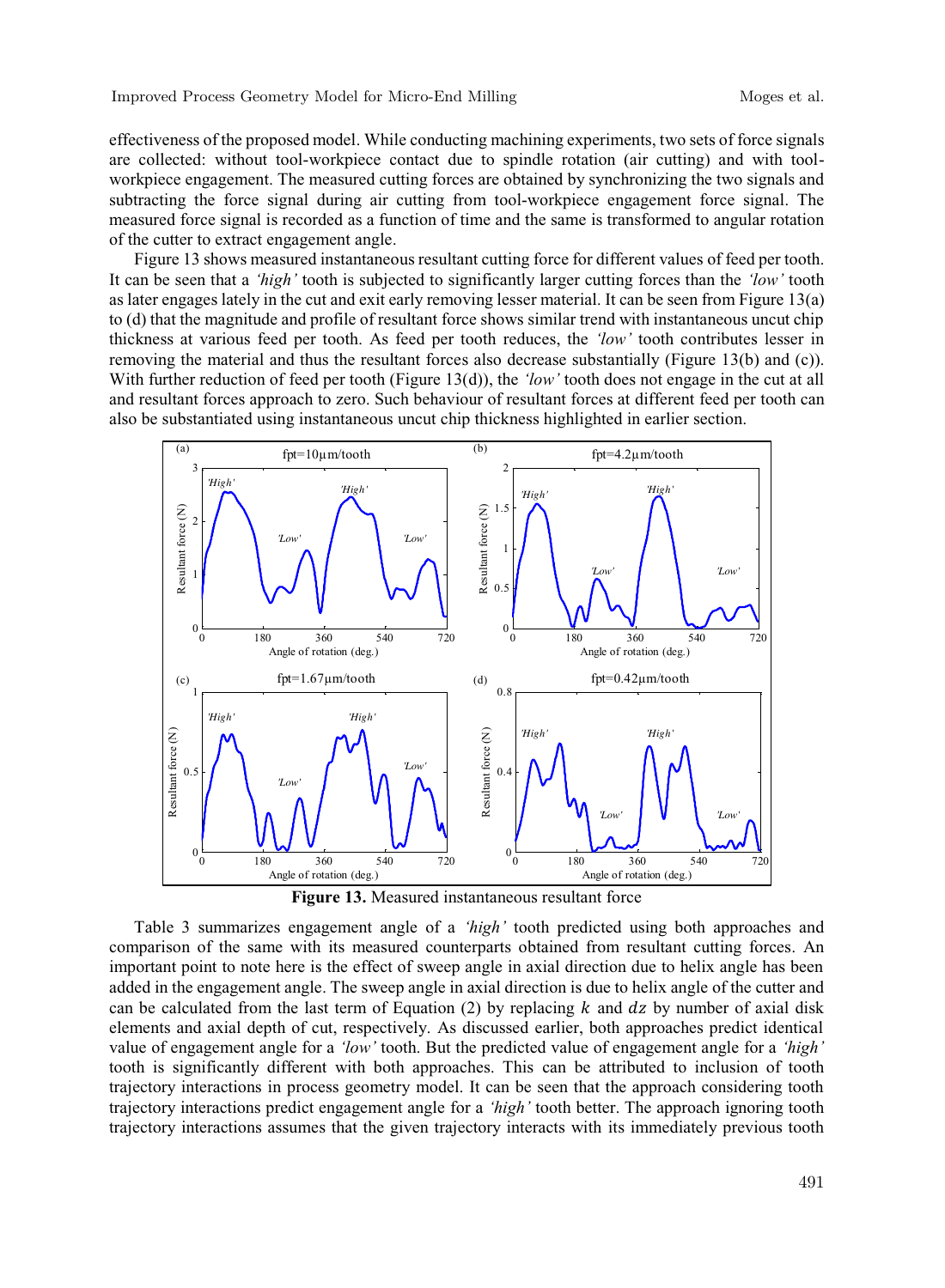trajectory only. As trajectory interactions are not considered in the model, larger value of engagement angle and instantaneous uncut chip thickness are predicted for a *'high'* tooth. Based on the results outlined in this section, it can be concluded that the process geometry parameters can be predicted accurately using the approach presented in this study which considers tooth trajectory interactions in the presence of tool runout for micro-milling operation.

|                  |                      | ິ                 |                |
|------------------|----------------------|-------------------|----------------|
| $fpt$ (µm/tooth) | Without interactions | With interactions | Measured value |
| 10               | $198.5^{\circ}$      | $187.7^{\circ}$   | 188°           |
| 4.2              | 215.9°               | 186.9°            | $186^{\circ}$  |
| 1.67             | $260.4^{\circ}$      | $186.8^{\circ}$   | 187°           |
| 0.42             | --                   | $186.6^{\circ}$   | $186^{\circ}$  |

**Table 3.** Comparison of predicted and measured engagement angle of *'high'* tooth

# 4 Conclusions

This paper presented a comprehensive process geometry model for micro-milling operation considering true trajectory of cutting teeth, cutter runout and elastic recovery of work material. The paper analysed the engagement region and considered interactions between cutting tooth trajectories to determine engagement angle and instantaneous uncut chip thickness. The proposed model is implemented in the form of a computational program to study and analyse the variation of engagement angle and instantaneous uncut chip thickness at different values of feed rate. The paper also studied the effect of cutter runout offset and elastic recovery of workpiece material on these parameters. The effectiveness of the proposed process geometry model is validated by conducting micro-milling experiments at various feed per tooth values. The following conclusions have been drawn from the present work.

- x It has been observed that the engagement angle of a *'low'* tooth reduces substantially in the presence of cutter runout while it remains the same for *'high'* tooth when tooth trajectory interactions are considered. The reduction of engagement angle is significant at lower values of feed per tooth. It has been observed in the previous studies (Afazov et al. 2010) that the engagement angle of *'high'* tooth increases considerably in the presence of cutter runout but the same does not happen when trajectory interactions are considered. The same has been substantiated further by conducting machining experiments at different cutting conditions.
- x The instantaneous uncut chip thickness of a *'high'* tooth is influenced significantly in the presence of cutter runout. The *'high'* tooth experiences significantly higher chip load than a *'low'* tooth as the later enters the cut lately and exits early. The difference in chip load experienced by each tooth is quite higher at lower values of feed rate.
- In order to predict process geometry parameters accurately in the presence of cutter runout, it is necessary to consider interaction of current tooth trajectory with more than one preceding tooth trajectories. If the same is not considered, the engagement angle and instantaneous uncut chip thickness of *'high'* tooth will be substantially different.
- The elastic recovery of work material has significant effect on process geometry parameters when chip thickness is less than the limiting minimum value.

The model outlined in this paper presents a methodology to predict process geometry parameters accurately during micro-milling. The model can be linked directly with the cutting forces model and will be extended further in future to predict forces accurately during micro-milling.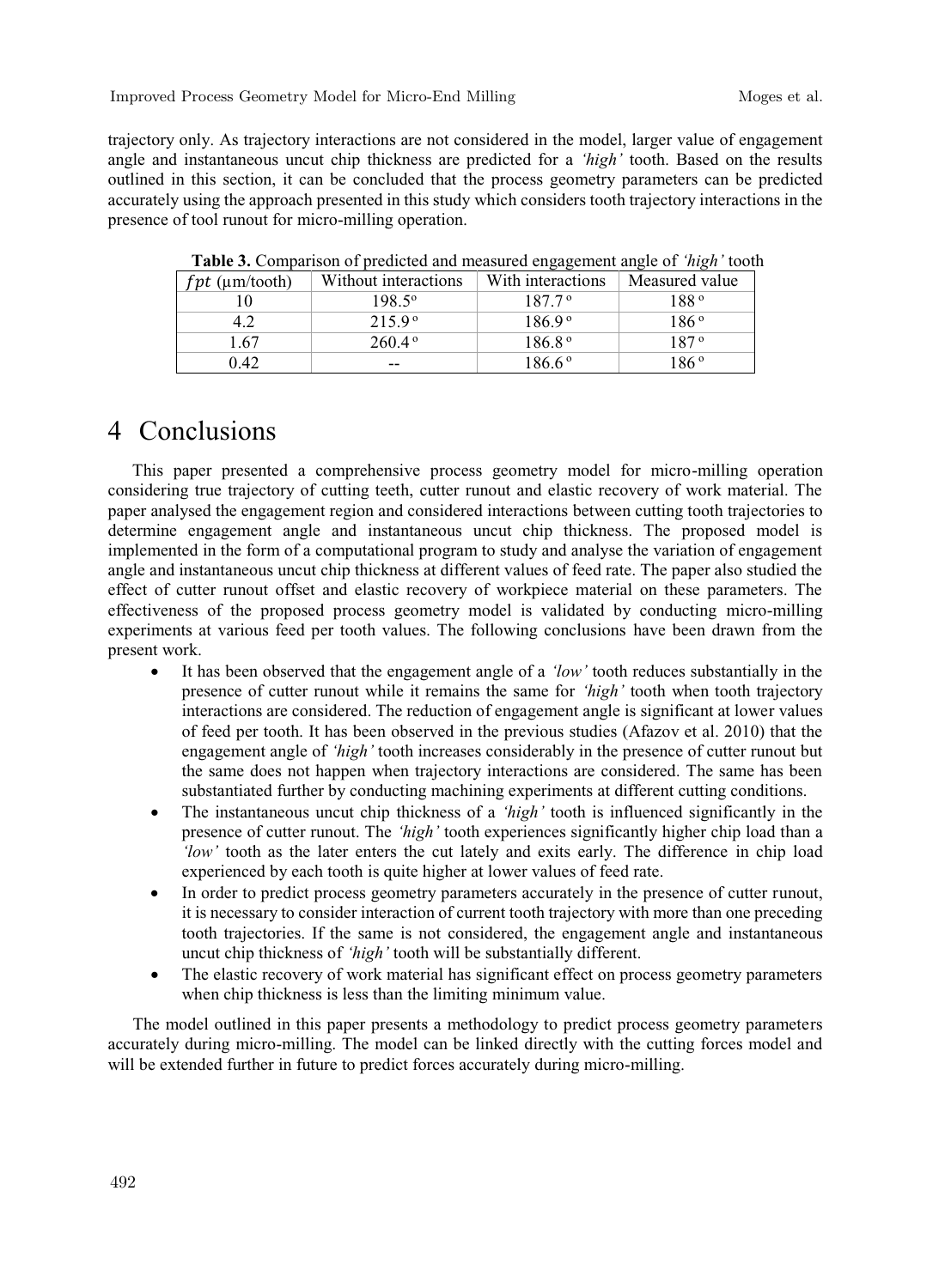#### Acknowledgements

The authors thank Dr. J RamKumar, Mechanical Engineering Department, IIT Kanpur and Mr. Kinde Anley Fante research scholar at IIT Delhi for useful support during the course of present work.

# References

- Afazov SM, Ratchev SM and Segal J. Modelling and simulation of micro-milling cutting forces. *Journal of Materials Processing Technology* 2010; 210(15): 2154–2162.
- Altintas Y. Manufacturing Automation: *Metal Cutting Mechanics, Machine Tool Vibrations and CNC Design.* Cambridge: Cambridge University Press, 2000.
- Bao WY and Tansel IN. Modeling micro-end-milling operations. Part I : analytical cutting force model. *International Journal of Machine Tools and Manufacture* 2000a; 40: 2155–2173.
- Bao WY, Tansel IN. Modeling micro-end-milling operations. Part II : tool run-out. *International Journal of Machine Tools and Manufacture* 2000b; 40: 2175–2192.
- Chae J, Park SS and Freiheit T. Investigation of micro-cutting operations. *International Journal of Machine Tools and Manufacture* 2006; 46(3-4): 313–332.
- Cheng K and Huo D. Micro-Cutting Fundamentals and Applications. UK: John Wiley & Sons Ltd, 2013.
- Desai K, Agarwal PK and Rao PVM. Process geometry modelling with cutter runout for milling of curved surfaces. *International Journal of Machine Tools and Manufacture* 2009; 49(12-13): 1015– 1028.
- De Oliveira FB, Rodrigues AR, Coelho RT and De Souza AF, Size effect and minimum chip thickness in micromilling. *International Journal of Machine Tools and Manufacture 2015;* 89; 39–54.
- Jing X, Li H, Wang J and Tian Y. Modelling the Cutting Forces in Micro-end-milling Using a Hybrid Approach. *The International Journal of Advanced Manufacturing Technology* 2014; 73(9-12): 1647– 1656.
- Jun MBG, Goo C, Malekian M and Park S. A New Mechanistic Approach for Micro End Milling Force Modeling. *Journal of Manufacturing Science and Engineering* 2012; 134(1): 011006-9.
- Jun MBG, Liu X, DeVor RE and Kapoor SG. Investigation of the Dynamics of Microend Milling—Part I: Model Development. *Journal of Manufacturing Science and Engineering* 2006; 128(4): 893-900.
- Kang YH and Zheng CM. Mathematical Modelling of Chip Thickness in Micro-end- Milling: A Fourier Modelling. *Applied Mathematical Modelling* 2013; 37(6): 4208–4223.
- Kim CJ, Mayor JR and Ni J. A Static Model of Chip Formation in Microscale Milling. *Journal of Manufacturing Science and Engineering* 2004; 126(4): 710-718.
- Liu X, DeVor RE, Kapoor SG and Ehmann KF. The Mechanics of Machining at the Microscale: Assessment of the Current State of the Science. *Journal of Manufacturing Science and Engineering* 2004; 126(4): 666-678.
- Malekian M, Mostofa MG, Park SS and Jun MBG. Modeling of minimum uncut chip thickness in micro machining of aluminum. *Journal of Materials Processing Technology* 2012; 212(3): 553–559.
- Malekian M, Park SS and Jun MBG. Modeling of dynamic micro-milling cutting forces. *International Journal of Machine Tools and Manufacture* 2009; 49(7-8): 586–598.
- Martelloti ME. An analysis of the milling process. *Transactions of the ASME* 1941; 63: 677–700.
- Martellotti ME. An analysis of the milling process, Part II-Down milling. *Transactions of the ASME* 1945; 67: 233–251.
- Park SS and Malekian M. Mechanistic modeling and accurate measurement of micro end milling forces. *CIRP Annals - Manufacturing Technology* 2009; 58(1): 49–52.